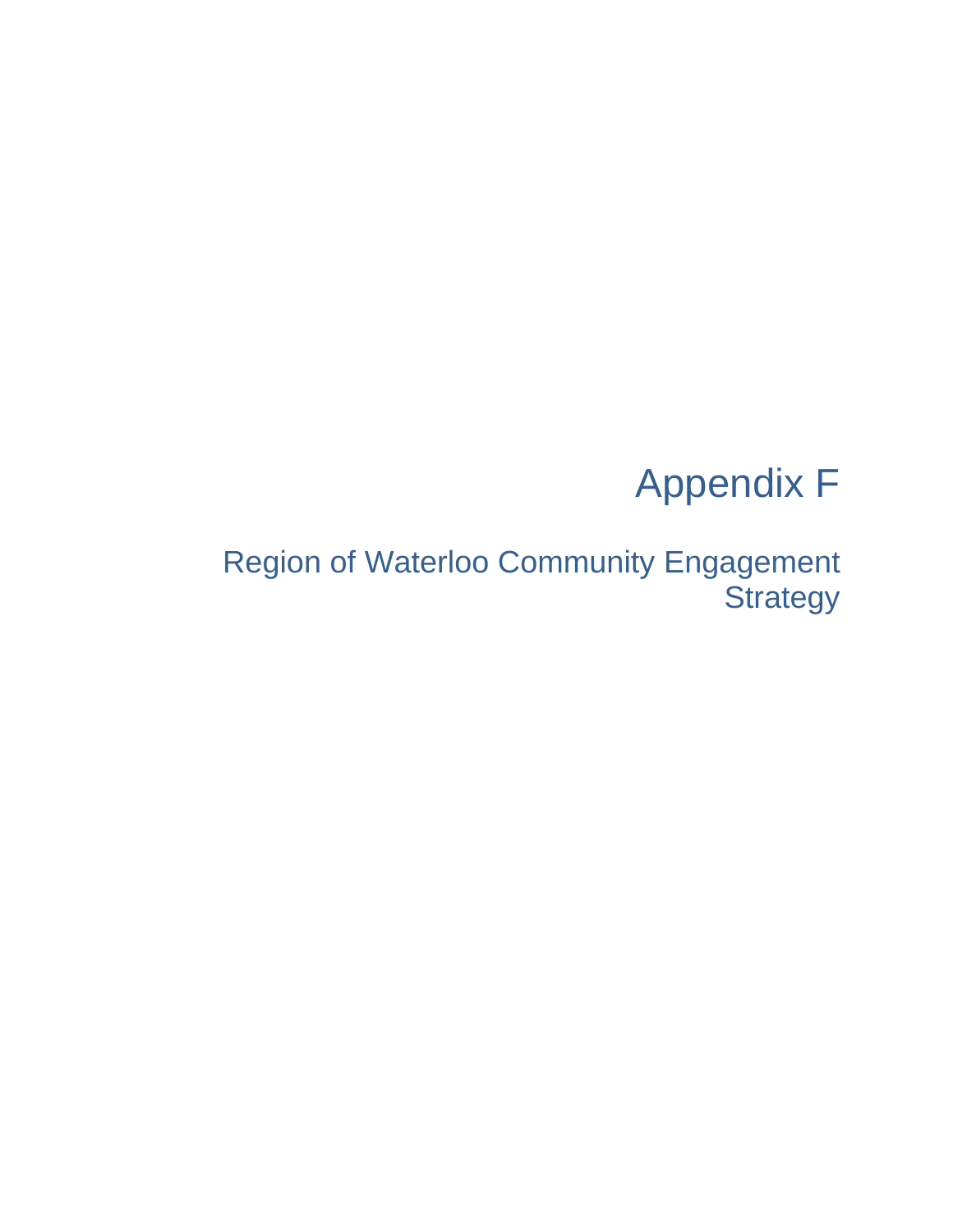## **Community Engagement Strategy**

**CIN No.: GEC-RW-272** 





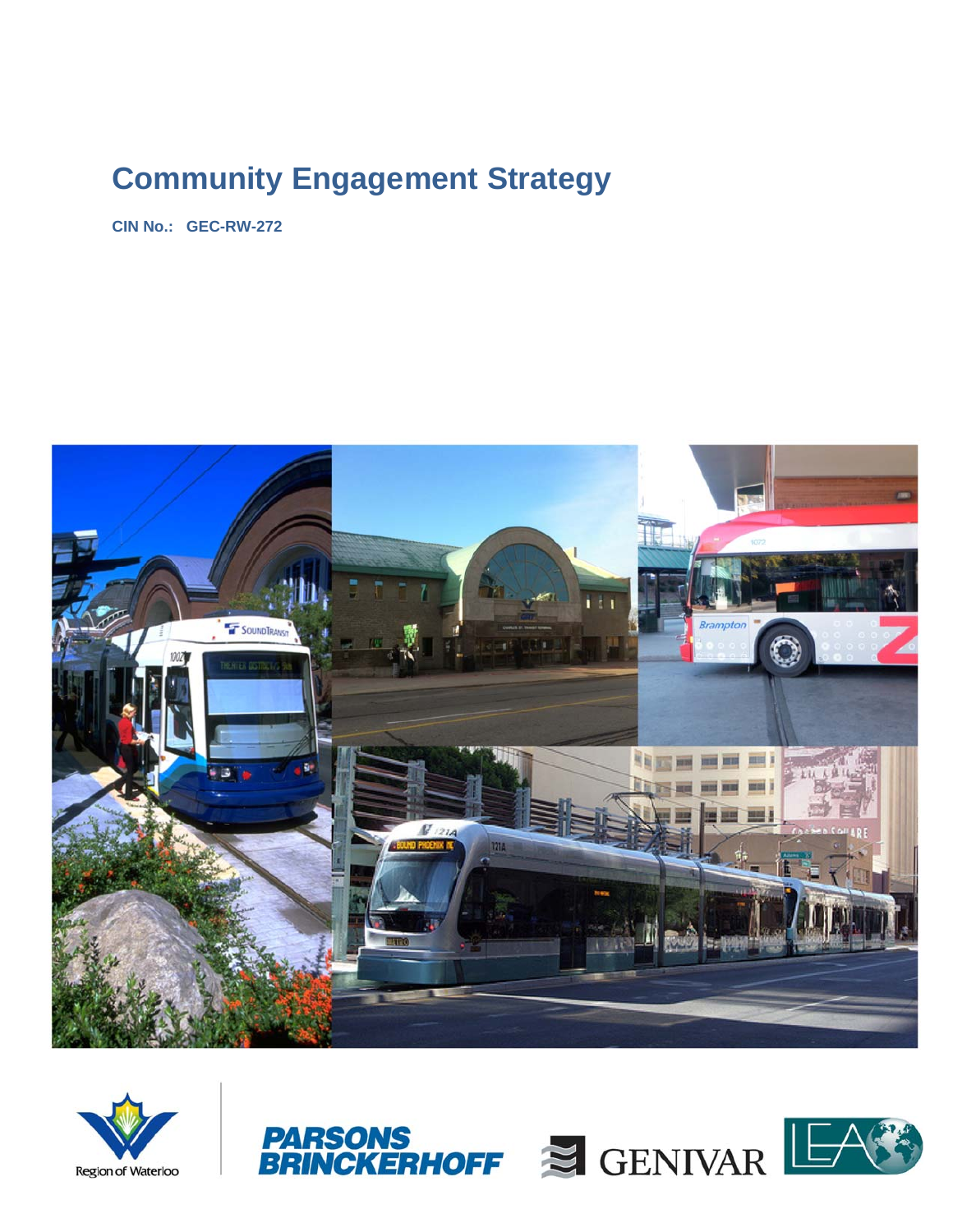

## **Executive Summary**

The Community Engagement Strategy (CES) explains how the Region of Waterloo (Region), the General Engineering Consultant (GEC) and the entire Rapid Transit Project team will inform, educate and engage the community as well as solicit feedback from residents and business owners.

The key goals of the CES are to proactively inform and educate the community, create meaningful, two-way communication opportunities and, build excitement and anticipation for the start of service.

A strategic, flexible, and dynamic process of public outreach and communication is paramount to ensuring that the community has access to project information as well as opportunity to provide feedback, ask questions, and communicate concerns. The CES will be continually updated to ensure an effective public process is maintained.



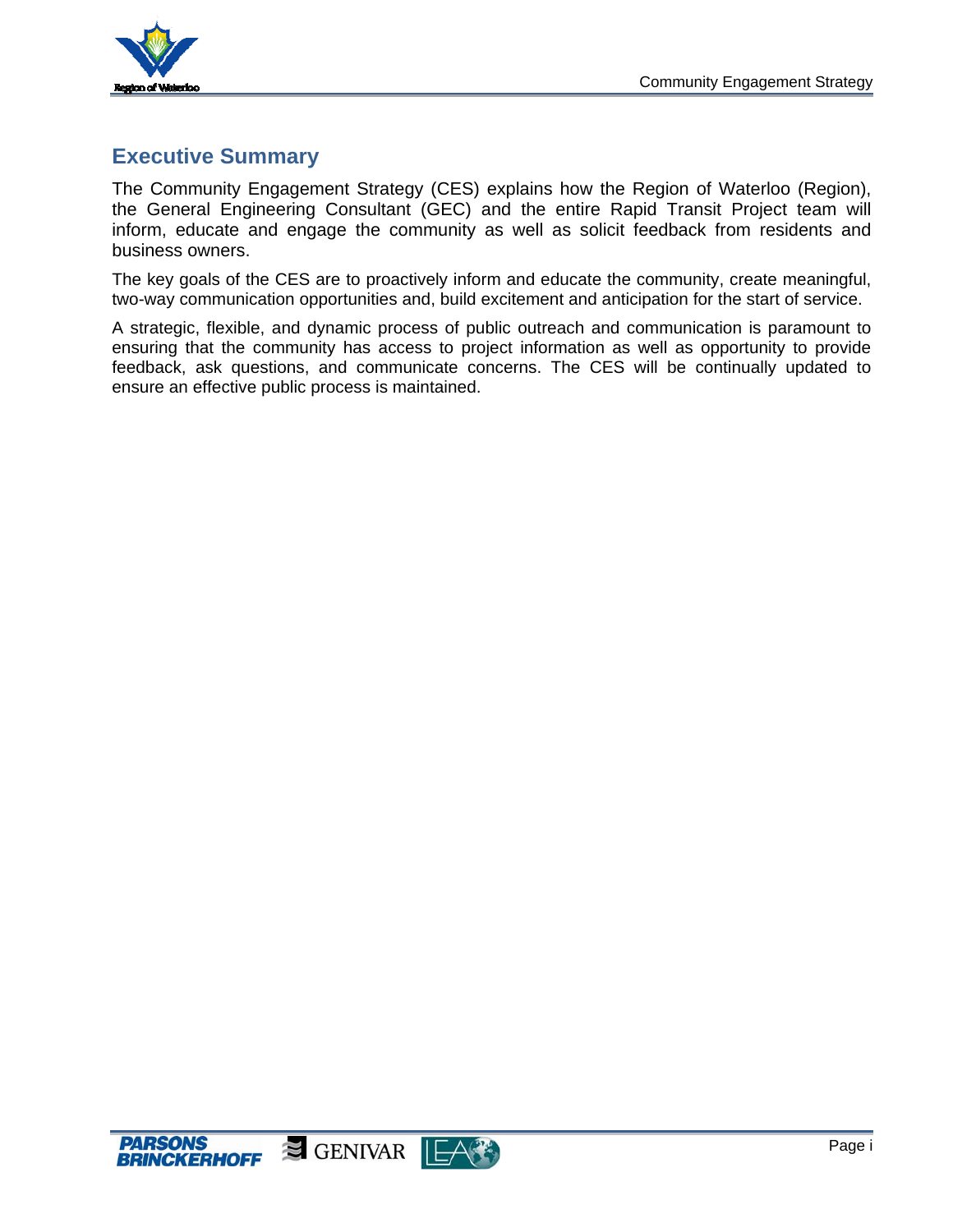

## **Executive Summary**

## **TABLE OF CONTENTS**

| 1.0  |  |
|------|--|
| 2.0  |  |
| 2.1. |  |
| 2.2. |  |
| 2.3. |  |
| 3.0  |  |
| 4.0  |  |
| 5.0  |  |
| 6.0  |  |
| 6.1. |  |
| 6.2. |  |
| 6.3. |  |
| 6.4. |  |
| 6.5. |  |
| 7.0  |  |

## **List of Tables**

| Table 3-1 |  |
|-----------|--|
| Table 6-1 |  |

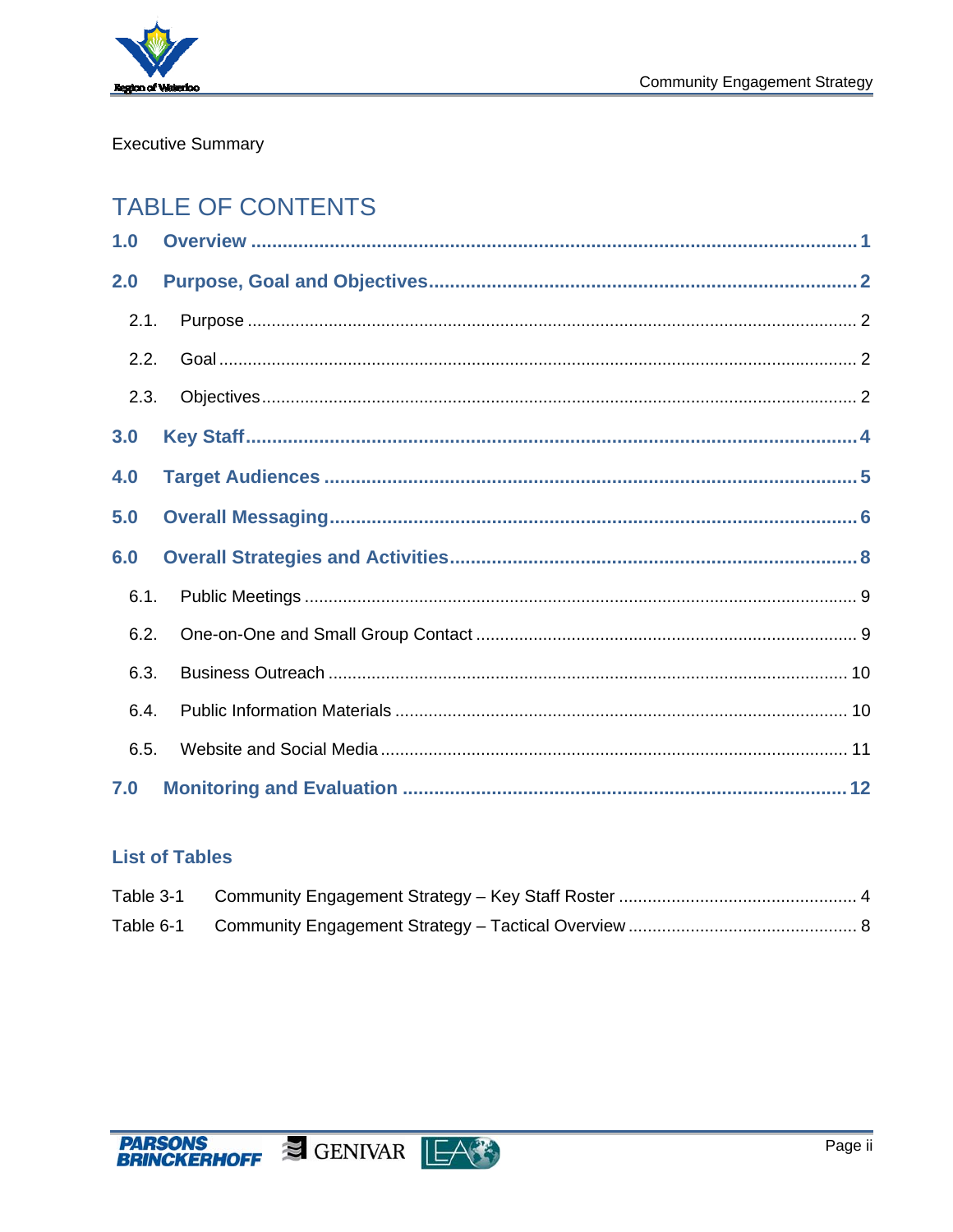

## **1.0 Overview**

The Region of Waterloo's Rapid Transit Project, as approved by Regional Council in June 2011, is a visionary plan that will fundamentally shape the community for the future by bringing Light Rail Transit (LRT) in two stages. LRT will connect the region's three urban centres: Cambridge, Kitchener and Waterloo. Stage 1 features a 19 km LRT route from Conestoga Mall in Waterloo to Fairview Park Mall in Kitchener. Service will begin operating in 2017. Stage 1 also includes a 17 km route of adapted Bus Rapid Transit (aBRT) from Fairview Park Mall to the Ainslie Street Terminal in Cambridge. The aBRT service will start in 2014. A total of 22 stations will be built during Stage 1, including 16 LRT stations and aBRT six stations. Stage 2 will convert the aBRT line to LRT, creating a seamless 37 km system of 23 stations between Cambridge and Waterloo.

The five key benefits of the Rapid Transit Project in Waterloo Region include: shaping the community; moving people and creating transportation choice; protecting the countryside; bettering the environment; and managing urban growth.

A public-private partnership, the Region's Rapid Transit Project has engaged a General Engineering Consultant (GEC) to oversee project design and construction. The Region will select a Design-Build-Finance-Operation-Maintain (DBFOM) Consortium to complete the design as well as build, partially finance, operate and maintain the LRT service.

One of the largest public transit initiatives in the country, it is also the biggest infrastructure project ever undertaken by Waterloo Region. Capital costs for the \$818 million project include construction, the purchase of light rail vehicles and aBRT vehicles, park and ride locations and a maintenance yard facility. The Project is funded by all three levels of government, with the Provincial Government contributing \$300 million, the Federal Government adding \$265 million and the Region Government contributing \$253 million.

Roles and responsibilities within in the Community Engagement Strategy (CES) are explained herein. Overall responsibility for this strategy lies with the Region with support assigned to the GEC as well as the DBFOM Consortium.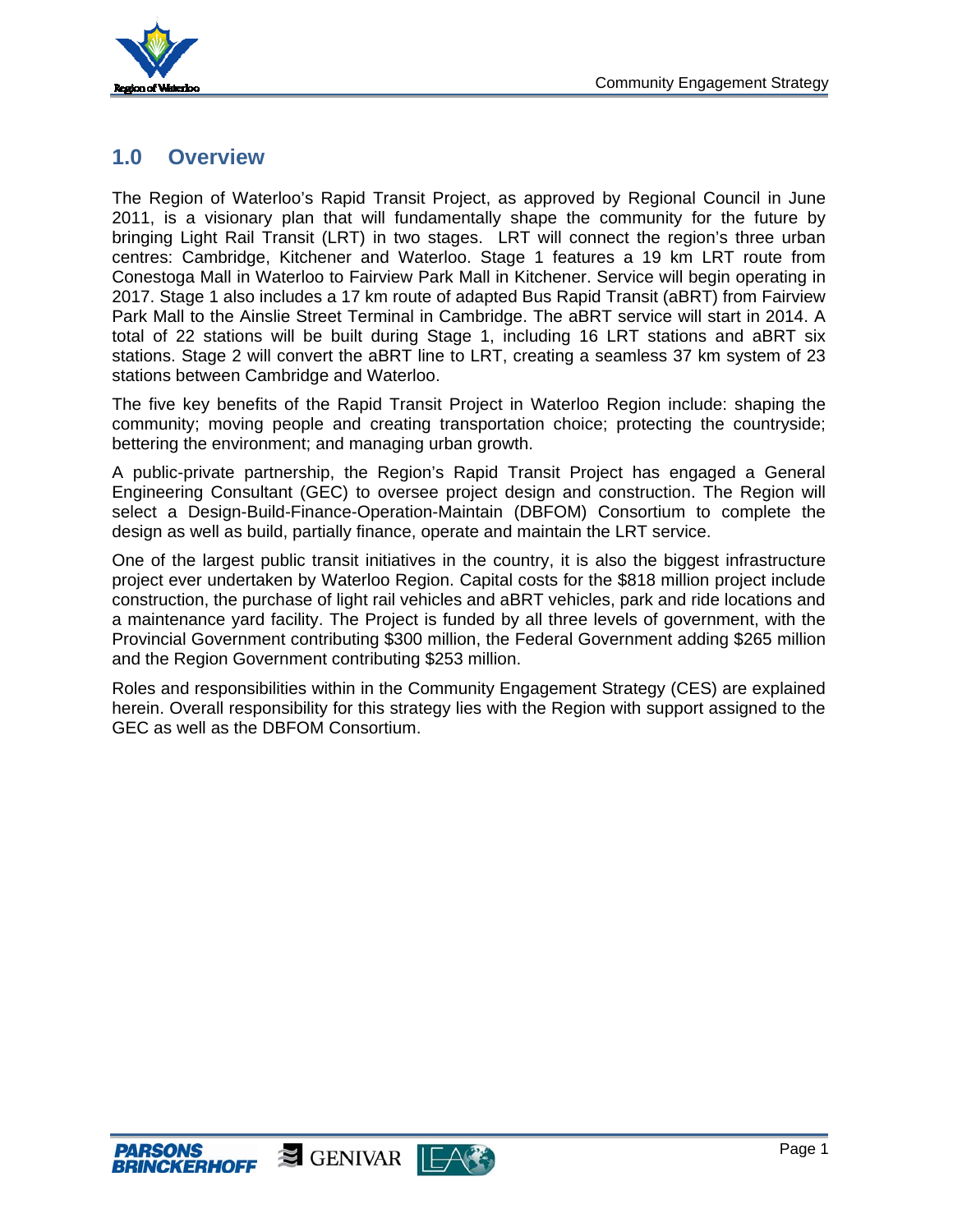

## **2.0 Purpose, Goal and Objectives**

## 2.1. Purpose

The Community Engagement Strategy (CES) is a comprehensive, interactive, robust public participation plan using strategies and tactics proven to be highly effective on similar projects throughout North America. The CES will provide proactive, comprehensive, ongoing information and timely public notice throughout the planning, final design, construction, and testing phases of the project.

Public engagement has been, and will continue to be, a vital part of the Region's Rapid Transit Project. Already, more than 4,000 attendees took part in 30 Public Consultation Centres during the initial planning stage, and an additional 80 public outreach events, such as community stakeholder meetings and presentations, have been held. A rapid transit newsletter, distributed to more than 250,000 residents, was also circulated several times to keep residents up-to-date. All of these initiatives will continue throughout the remaining phases of the project, including final design, construction, testing and commission, and operation of the system.

## 2.2. Goal

The primary goal of the CES is to connect with all community stakeholders, including future customers, businesses, and property owners, particularly those in along the Rapid Transit corridor.

#### 2.3. Objectives

The Strategy's specific objectives include:

- **Inspiring Support**
	- Create two-way communication channels and opportunities
	- Provide frequent, clear, consistent and reliable information
	- Keep the community informed of project goals, progress and construction
	- Showcase the Region's vision and leadership
	- Create excitement and engage the community
	- Demonstrate careful planning and integration with Grand River Transit (GRT)
- **Presenting the Facts: Easing Fears & Concerns**
	- Educate the community about the Project and correct misinformation
	- Establish and build relationships with businesses and property owners
	- Respond to concerns; mitigate against opponents gaining traction
	- Encourage participation; solicit input and feedback
- **Building Ridership & Shaping the Community**
	- Focus on the benefits of rapid transit:
		- Improved transportation choice; seamless integration with GRT

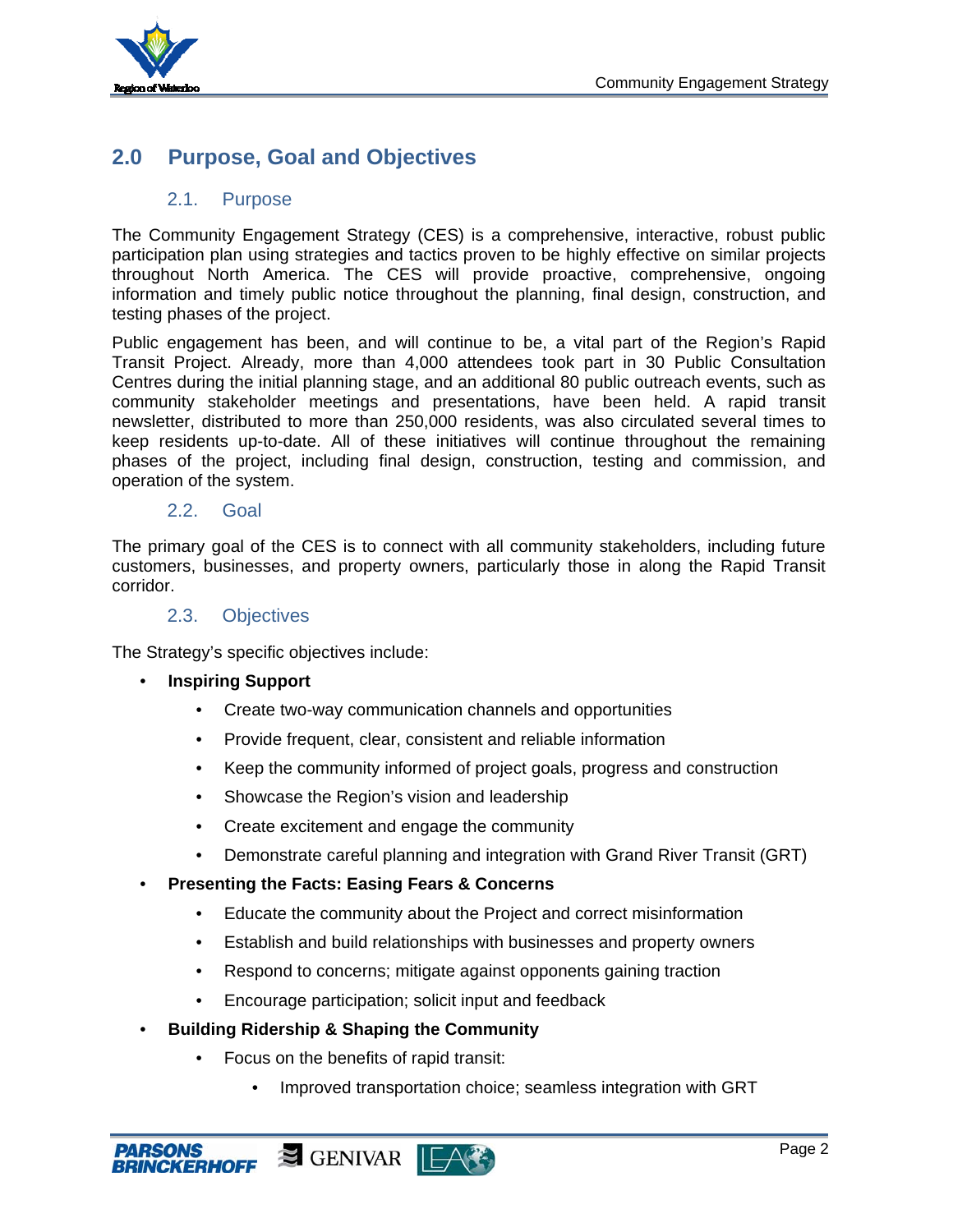

- Innovative, economic investment/development along the corridor
- Protect the countryside (rural/urban mix), improved air quality, reduced emissions

#### • **Maintaining Momentum**

- Mitigate against adverse impacts of construction-related disruption
- Quickly identify and address concerns
- Build and reinforce public and stakeholder support and enthusiasm
- Celebrate project milestones
- Establish effective communication protocols both proactive and reactive
- Be proactive, emphatic and show sensitivity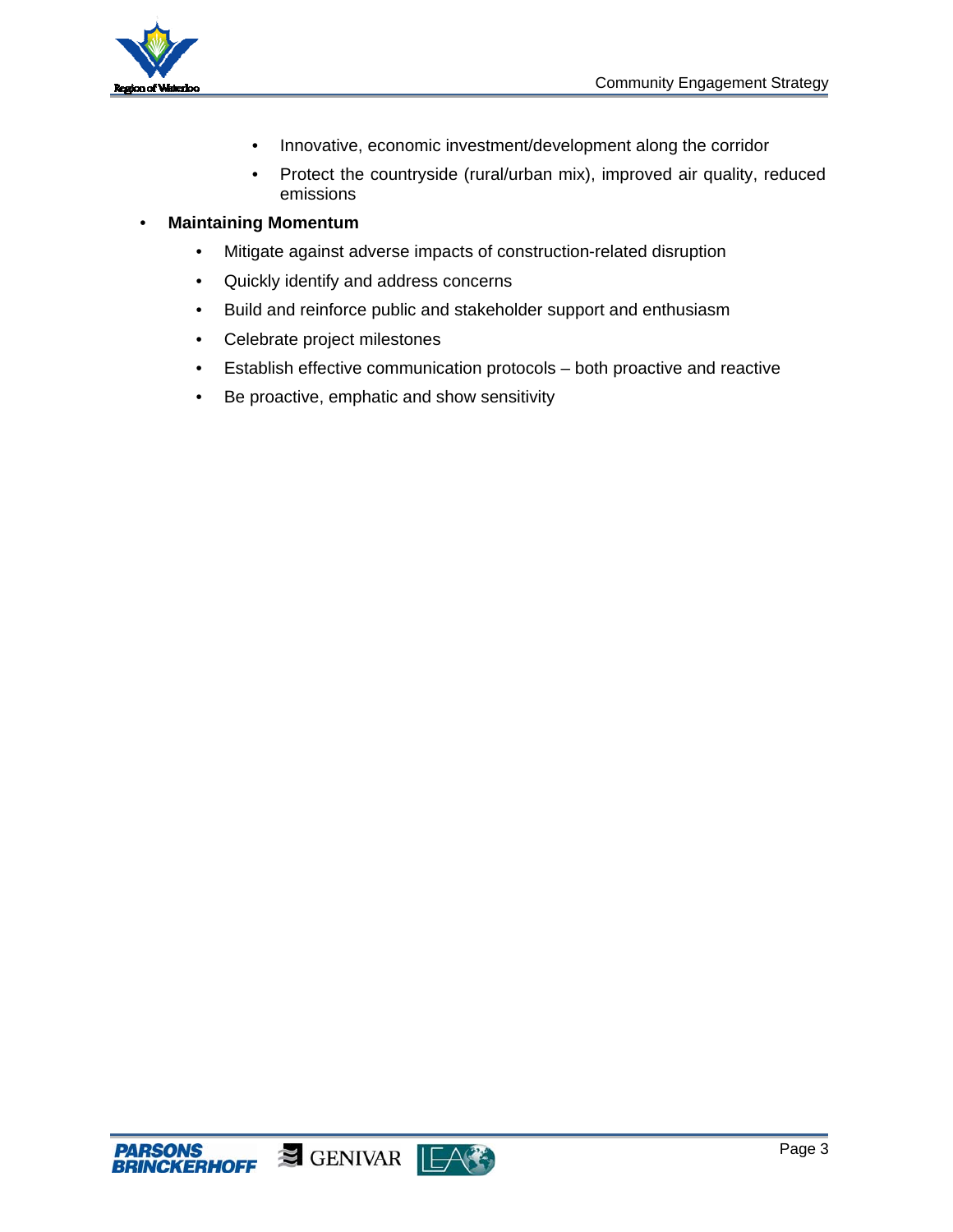

## **3.0 Key Staff**

The Region's Manager of Rapid Transit Community Relations will lead and direct the CES effort. In addition, Grand River Transit (GRT) and the Region's GEC will play an active supporting role. The CES's key staff are identified below (Table 3.1). As the LRT service will be delivered under a Design-Build-Finance-Operate-Maintain (DBFOM) framework, the DBFOM Consortium will also play an active role in the CES.

| <b>Name</b>              | Organization                                                            | <b>Phone</b>               | <b>Email</b>                   |
|--------------------------|-------------------------------------------------------------------------|----------------------------|--------------------------------|
| <b>Kimberly Moser</b>    | Region of Waterloo,<br><b>Rapid Transit</b>                             | 519-575-4757.<br>ext. 3461 | kmoser@regionofwaterloo.ca     |
| <b>Darshpreet Bhatti</b> | Region of Waterloo,<br><b>Rapid Transit</b>                             | 519-575-4757.<br>ext. 3691 | dbhatti@regionofwaterloo.ca    |
| <b>Thomas Schmidt</b>    | Region of Waterloo,<br>Rapid Transit                                    | 519-575-4734               | tschmidt@regionofwaterloo.ca   |
| <b>Veronica Naas</b>     | Region of Waterloo,<br>Rapid Transit                                    | 519-575-4757 ext. 3536     | vnaas@regionofwaterloo.ca      |
| <b>Sandy Roberts</b>     | Region of Waterloo,<br><b>Grand River Transit</b>                       | 519-585-7597,<br>ext. 7231 | sroberts@regionofwaterloo.ca   |
| <b>Eric Gillespie</b>    | Region of Waterloo,<br><b>Grand River Transit</b>                       | 519-585-7597, ext. 7270    | egillespie@regionofwaterloo.ca |
| <b>Rob Horne</b>         | Region of Waterloo,<br>Planning, Housing &<br><b>Community Services</b> | 519-575-4001               | rhorne@regionofwaterloo.ca     |
| <b>Keren Adderley</b>    | Region of Waterloo,<br>Planning, Housing &<br><b>Community Services</b> | 519-757-4508               | akeren@regionofwaterloo.ca     |
| <b>Joseph Marie</b>      | <b>GEC</b>                                                              | 519-575-4757,<br>ext. 3431 | jmarie@regionofwaterloo.ca     |
| <b>Dave Fertal</b>       | <b>GEC</b>                                                              | 519-575-4757,<br>ext. 3440 | dfertal@regionofwaterloo.ca    |
| <b>TBD</b>               | <b>DBFOM Consortium</b>                                                 | <b>TBD</b>                 | <b>TBD</b>                     |
| <b>TBD</b>               | <b>DBFOM Consortium</b>                                                 | TBD                        | <b>TBD</b>                     |

#### *Table 3-1 Community Engagement Strategy – Key Staff Roster*

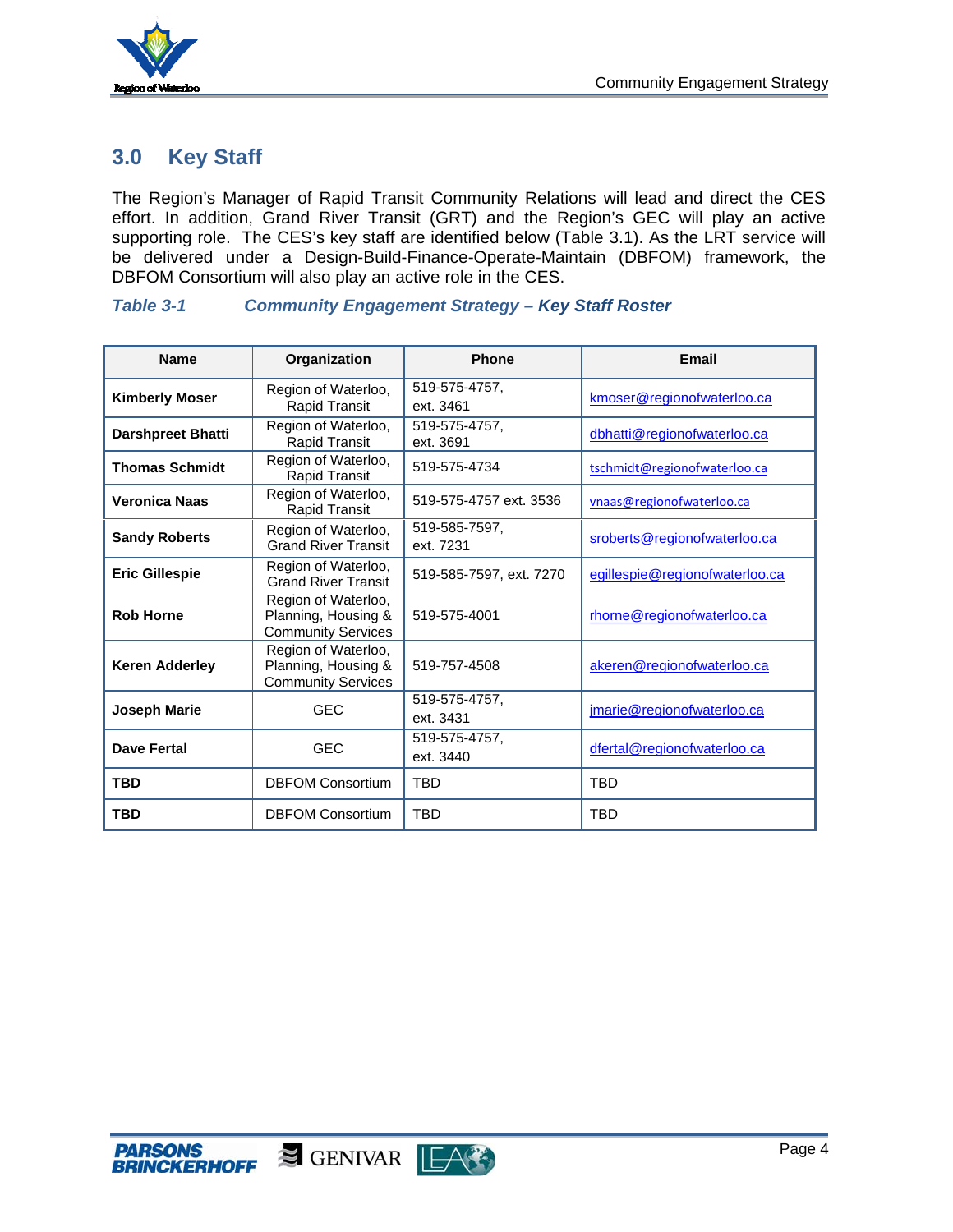

## **4.0 Target Audiences**

A sound CES must identify who is trying to be reached and assign appropriate and effective methods for reaching them as needed/desired. For this Project, the following are the most important audiences that will be engaged:

- 1. Leaders
	- o Regional Council, Region of Waterloo Senior Management, City/Township Councillors, MPP's, MP's
- 2. Project Partners
	- o Federal/Provincial Government staff, Infrastructure Ontario, , Metrolinx, all Region of Waterloo an City staff, including key Call Centres
- 3. Businesses/Developers
	- o BIA's in Downtown Kitchener, UpTown Waterloo, Hesepler, Galt and Preston, Chamber of Commerce, Regional Tourism, Major malls and employers along the corridor, current and future property owners along the transit corridor, new investors/developers, Real Estate Board
- 4. Grand River Transit
	- o Current and future riders, frontline staff including customer service, bus operators and planning/operations
- 5. Community-at-Large
	- o Residents living along the transit corridor, supports and naysayers of the project, Neighbourhood Associations, property owners
	- o Secondary: General public throughout the Region
- 6. Project Champions
	- o TriTAG; Communitech; Canada's Technology Triangle, staff and faculty of postsecondary schools (UW, WLU, Conestoga College), School Boards, GRAAC; Active Transportation Advisory Committee, Sustainable Waterloo
- 7. Media
	- o Local/Regional TV, newspaper and radio, transportation-specific media, social media/bloggers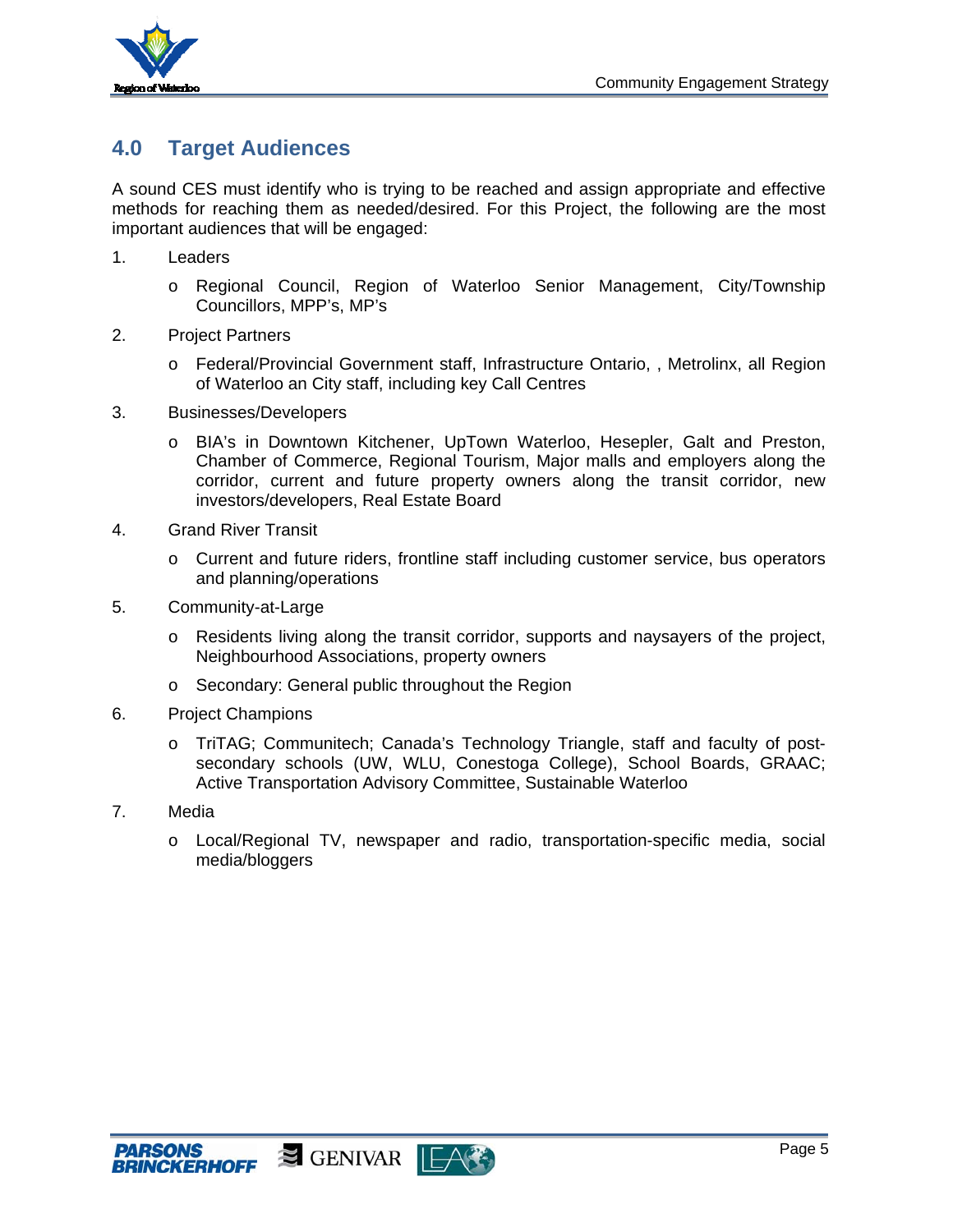

## **5.0 Overall Messaging**

Clear, concise and unified messaging will be developed to communicate with target audiences. The following are the most important messages to be conveyed in the engagement process, organized by Project Phase:

- 1. Ongoing
	- o This visionary project focuses on:
		- Moving people, providing transportation choice, building ridership
		- Shaping the community through development and investment along the corridor
		- **Striking a better balance between car and transit use**
		- Building a seamless, integrated transportation network
	- o Community engagement is key we'll keep you informed every step of the way
	- o We'll deliver the project on-time and on-budget
	- $\circ$  This once-in-a-lifetime project will shape our region for the next century
- 2. Planning phase:
	- o Rapid Transit is coming
	- o The Rapid Transit Project is well underway and making great progress
	- o The Region supports local businesses and will do what it can to mitigate impacts during construction
	- o Rapid Transit will be seamlessly integrated with GRT one system, one fare
- 3. Construction phase:
	- o The Rapid Transit Project is well underway and making great progress
	- o This complex project will take time
	- o The Region is doing its best to mitigate impacts; however, a Project of this size requires some lane/street closures and the loss of some parking
- 4. Testing phase:
	- o The countdown to LRT is on!
	- $\circ$  The system is safe but there are some important safety points you need to know and remember – here's how to use the service safely
- 5. Operations phase:
	- o Using the new service is easy and convenient
	- $\circ$  I know the fare policy and understand how to use the Ticket Vending Machines

The CES will also feature:

 $\rightarrow$  *Trusted Messengers* — a tactical approach, and highly credible means to reach and motivate various communities. This will be strategically applied to various community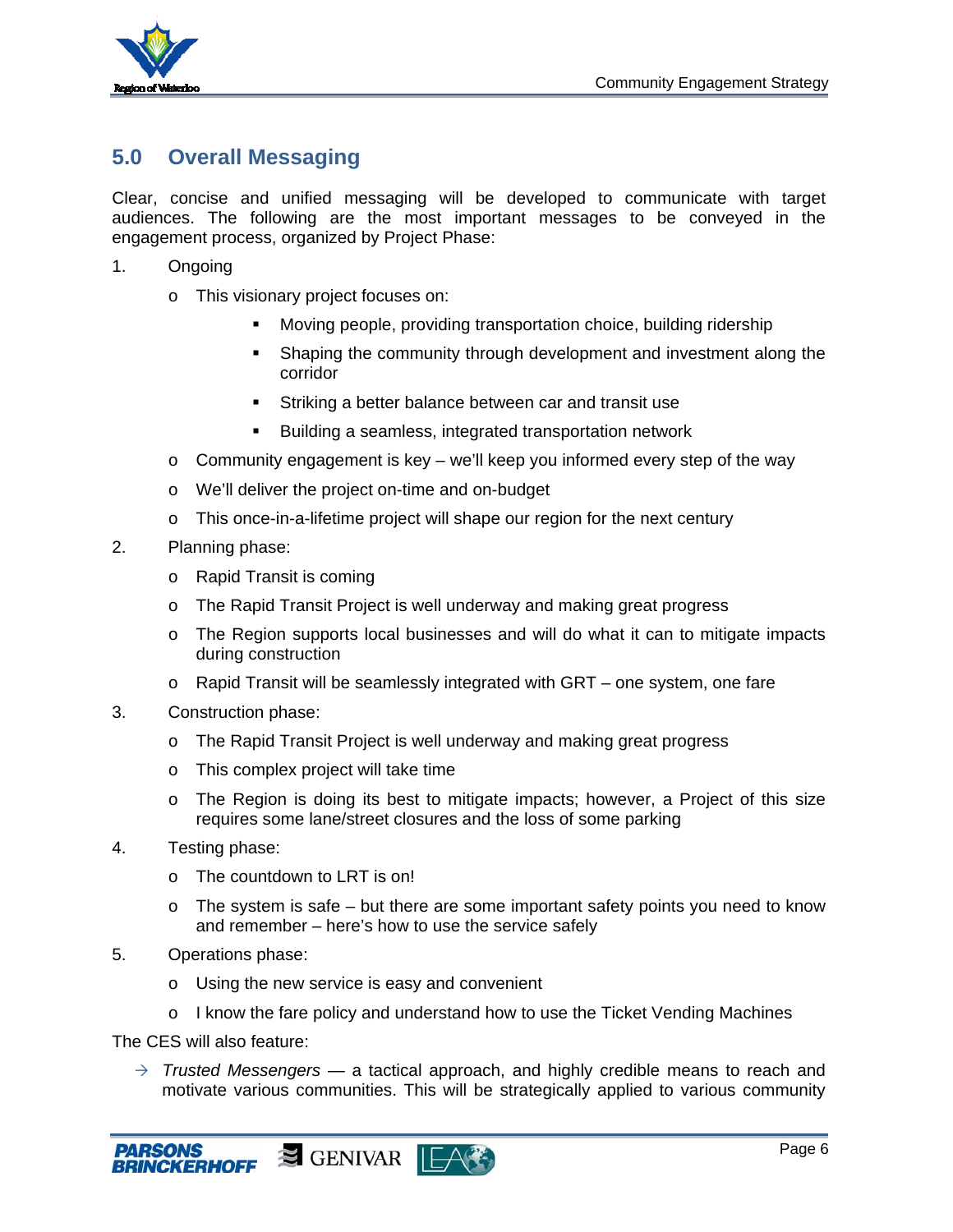

engagement components. The strategy is appropriate for activities such as message delivery, educational material distribution, and soliciting input.

- $\rightarrow$  Community support enlisted from local entities to gain trust amongst target audiences and increase awareness of the Rapid Transit Project.
- $\rightarrow$  Interactive two-way state-of-the-art communication tools particularly in the Waterloo Region with its highly-educated population and the familiarity of new interactive social media tools – the strategy will depend on a robust social media and Internet-based approach.

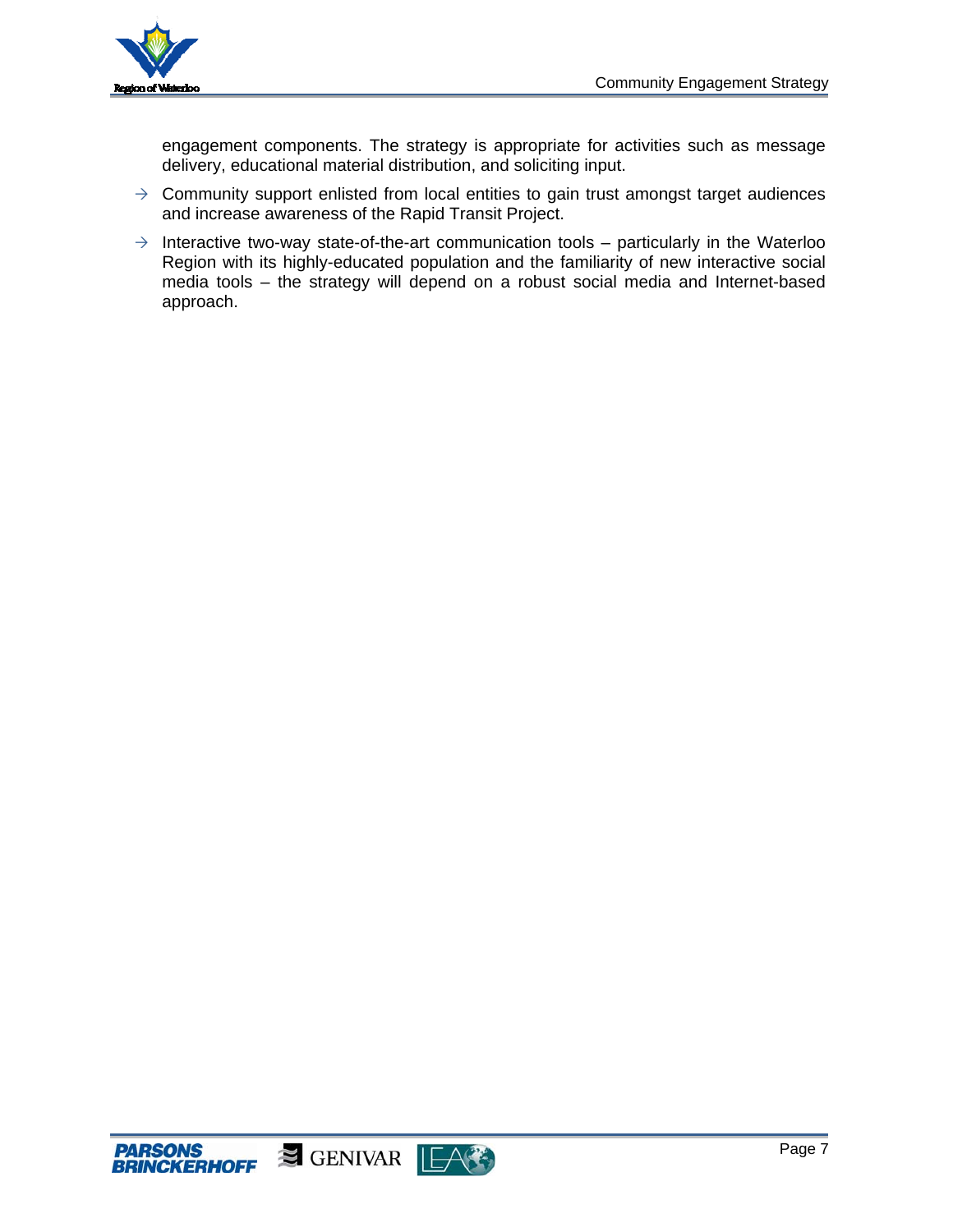

## **6.0 Overall Strategies and Activities**

Multiple community engagement tactics and activities will be implemented to deliver the project's overall message and generate interest and participation from the community.

The CES will be deliver a wide-range of marketing and outreach strategies, including: public meetings; one-on-one or small group contact, educational material distribution; business outreach; social media; community events; and media relations. The following table outlines the tactics involved in this strategy:

#### *Table 6-1 Community Engagement Strategy – Tactical Overview*

| <b>TACTIC</b>                                                                                         | <b>PHASE</b> | <b>OBJECTIVES</b>                                                   | <b>TARGET</b><br><b>AUDIENCE</b>                                | <b>TIMING</b>                                                   | <b>ROLE/</b><br><b>RESPONSIBILITY</b>                                                                       | <b>MEASUREMENT</b>                    |
|-------------------------------------------------------------------------------------------------------|--------------|---------------------------------------------------------------------|-----------------------------------------------------------------|-----------------------------------------------------------------|-------------------------------------------------------------------------------------------------------------|---------------------------------------|
| <b>Major Milestones</b>                                                                               | All          | 1. Inspire<br>Support                                               | 1. Leaders<br>2. Project Partners<br>3. Residents               | See Milestone<br>Schedule                                       | <b>Lead: Community</b><br><b>Relations Manager</b><br>Support: GEC                                          | 1. Participation<br>2. Media Coverage |
| Newsletter:<br><b>Project Update</b>                                                                  | All          | 1. Ease Fears<br>2. Inspire<br>Support                              | 1. Leaders<br>2. Project Partners<br>3. Internal Staff          | <b>Bi-Monthly</b><br>(Jan., Mar.,<br>May, July,<br>Sept., Nov.) | Lead: Community<br><b>Relations Manager</b><br>Support: RT Team,<br>Senior Management                       | 1. Participation<br>2. Feedback       |
| <b>Pocket Pack Info</b><br>Kits: Facts Sheet,<br>Did You Know.<br>Resources, Key<br>Messages          | All          | 1. Ease Fears                                                       | 1. Leaders<br>2. Project Partners<br>3. Internal Staff          | <b>Updated</b><br>Quarterly<br>(Jan., May,<br>Sept.)            | Lead: Community<br><b>Relations Manager</b><br>Support: Rapid<br><b>Transit Team</b>                        | 1. Participation<br>2. Feedback       |
| <b>Speaker Series:</b><br><b>Benefits of Rapid</b><br>Transit                                         | All          | 1. Inspire<br>Support<br>2. Ease Fears                              | 1. Residents<br>2. Project<br>Champions<br>3. Leaders           | <b>Bi-Annual</b><br>(May, Sept.)                                | Lead: Community<br><b>Relations Manager</b><br><b>Support: Planning</b><br>(CBS Team), Senior<br>Management | 1. Participation<br>2. Media Coverage |
| Lunch & Learn<br><b>Presentation:</b><br>Rapid Transit<br><b>Project Update</b>                       | All          | 1. Inspire<br>Support<br>2. Ease Fears                              | 1. Internal Staff<br>2. Project Partners                        | <b>Bi-Annual</b><br>(Apr., Oct.)                                | Lead: Community<br><b>Relations Manager</b><br>Support: RT Team,<br>Senior Management                       | 1. Participation<br>2. Feedback       |
| RT State-of-the-<br><b>Project Open</b><br><b>House</b>                                               | All          | 1. Inspire<br>Support<br>2. Ease Fears                              | 1. Residents<br>2. Project<br>Champions<br>3. Businesses        | <b>Bi-Annual</b><br>(Jan., June)                                | <b>Lead: Community</b><br><b>Relations Manager</b><br>Support: GEC.<br>Senior Management                    | 1. Participation<br>2. Feedback       |
| Ongoing<br><b>Communications:</b><br><b>RT</b> Charter<br>Committees, BIA's,<br><b>Working Groups</b> | All          | 1. Ease Fears<br>2. Inspire<br>Support<br>3. Mitigate<br>Disruption | 1. Businesses<br>2. Project Partners<br>3. Project<br>Champions | Through<br>regularly<br>scheduled<br>meetings                   | Lead: Community<br><b>Relations Manager</b><br>Support: GEC                                                 | 1. Feedback<br>2. Participation       |
| <b>Introduction</b><br><b>Meetings</b>                                                                | Design       | 1. Ease Fears<br>2. Inspire<br>Support                              | 1. Businesses<br>2. Project<br>Champions                        | Fall 2012-Fall<br>2013                                          | Lead: Community<br><b>Relations Manager</b><br>Support: RT Team                                             | 1. Participation<br>2. Feedback       |
| <b>Walking Tours</b>                                                                                  | Design       | 1. Ease Fears<br>2. Inspire<br>Support                              | 1. Businesses<br>2. Leaders<br>3. Project Partners              | 1. Fall 2012<br>2. Spr/Su 2013                                  | <b>Lead: Community</b><br><b>Relations Manager</b><br>Support: GEC                                          | 1. Participation<br>2. Feedback       |
| Workshop<br>Series: Preparing<br>for Rapid Transit<br>Construction                                    | Design       | 1. Inspire<br>Support<br>2. Mitigate<br>Disruption                  | 1. Businesses                                                   | 2013: Feb., Mar.,<br>Apr., May, June,<br>Sept., Oct., Nov.      | Lead: Community<br><b>Relations Manager</b><br>Support: BIA's                                               | 1. Participation<br>2. Feedback       |



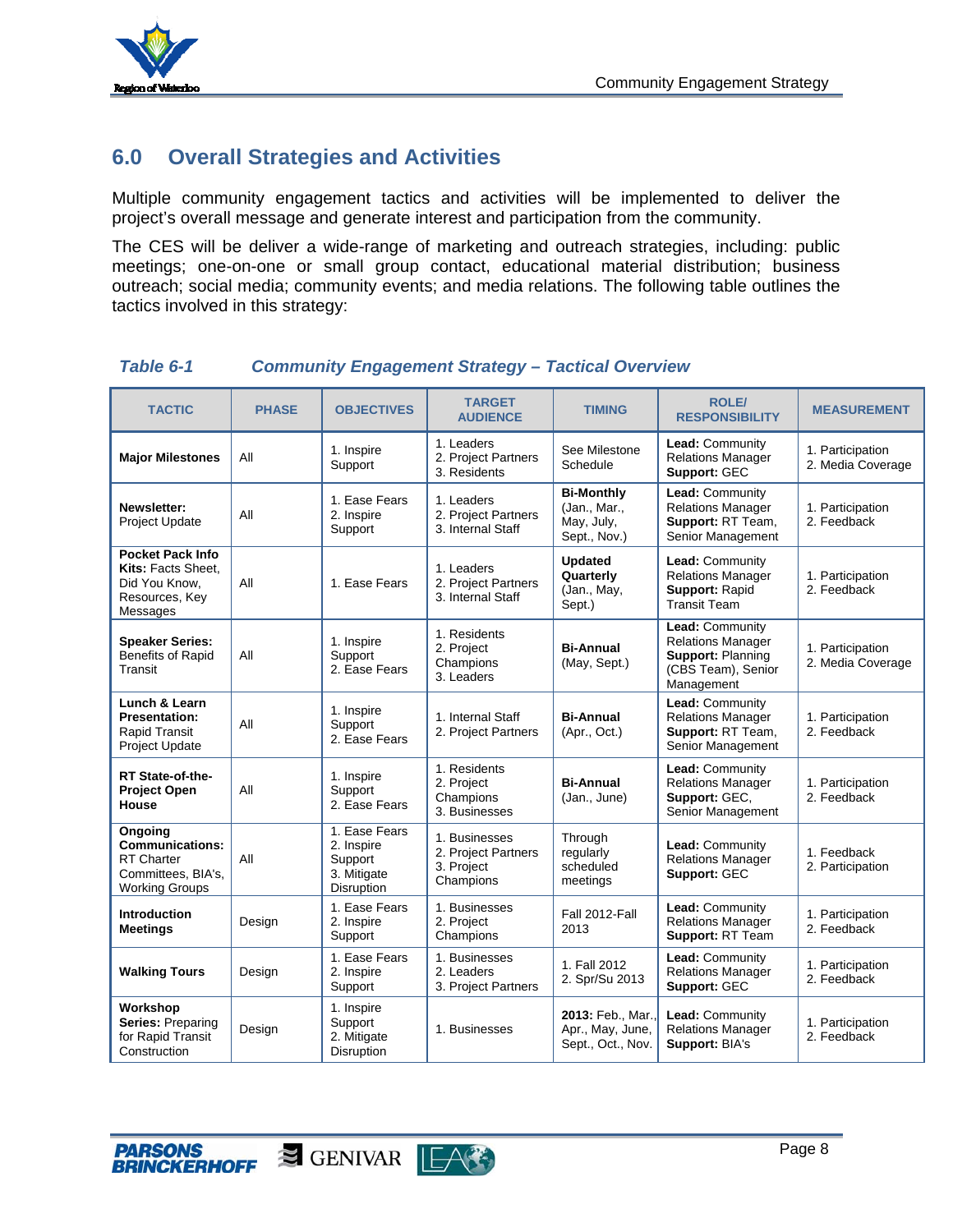

| Table 6-1 | <b>Community Engagement Strategy - Tactical Overview</b> |  |  |
|-----------|----------------------------------------------------------|--|--|
|           |                                                          |  |  |

| <b>TACTIC</b>                                                                                                    | <b>PHASE</b>                             | <b>OBJECTIVES</b>                                         | <b>TARGET</b><br><b>AUDIENCE</b>                             | <b>TIMING</b>                                                | <b>ROLE/</b><br><b>RESPONSIBILITY</b>                                                            | <b>MEASUREMENT</b>                                    |
|------------------------------------------------------------------------------------------------------------------|------------------------------------------|-----------------------------------------------------------|--------------------------------------------------------------|--------------------------------------------------------------|--------------------------------------------------------------------------------------------------|-------------------------------------------------------|
| <b>Travelling Road</b><br><b>Show: Features</b><br>(LRV, Stations,<br>Maps, etc.)                                | Design &<br>Construction                 | 1. Inspire<br>Support<br>2. Ease Fears                    | 1. Residents<br>2. Internal Staff                            | 1. Spr/Sum 2013<br>2. Spr/Sum 2014<br>3. Spr/Sum 2015        | Lead: Community<br><b>Relations Manager</b><br>Support: GEC                                      | 1. Participation<br>2. Feedback                       |
| <b>Construction</b><br><b>Website: For</b><br>timing/schedule;<br>road closures:<br>parking & traffic<br>updates | Construction                             | 1. Mitigate<br><b>Disruption</b><br>2. Ease Fears         | 1. Businesses<br>2. Residents<br>3. Project Partners         | Updated as<br>needed (2013-<br>17)                           | Lead: Community<br><b>Relations Manager</b><br>Support: GEC, LRT<br>Consortium                   | 1. Number of hits<br>2. Feedback                      |
| <b>Construction</b><br><b>Update Meetings</b>                                                                    | Construction                             | 1. Ease Fears<br>2. Mitigate<br>Disruption                | 1. Businesses<br>2. Project<br>Champions<br>3. Leaders       | Monthly (2014-<br>16)                                        | Lead: Consortium,<br><b>Community Relations</b><br>Manager<br>Support: GEC,<br>Senior Management | 1. Participation<br>2. Feedback                       |
| <b>Construction</b><br><b>Events: Midnight</b><br>Madness, Movie<br>Nights, Block<br>Parties                     | Construction                             | 1. Mitigate<br><b>Disruption</b><br>2. Inspire<br>Support | 1. Businesses<br>2. Residents<br>3. Leaders                  | In partnership<br>with<br>participating<br>BIA's             | Lead: Community<br><b>Relations Manager</b><br>Support: Consortium,<br><b>GEC</b>                | 1. Participation<br>2. Feedback                       |
| Ask-An-Expert:<br>On-line series via<br>Twitter or<br>YouTube                                                    | Construction.<br>Testing &<br>Operations | 1. Inspire<br>Support<br>2. Ease Fears                    | 1. Residents<br>2. Internal Staff<br>3. Project<br>Champions | Monthly (2014-<br>17)                                        | Lead: Community<br><b>Relations Manager</b><br>Support: GEC,<br>Consortium                       | 1. Participation<br>2. Feedback<br>3. Number of views |
| RT Swag: I<br><b>HEART Rapid</b><br>Transit, Surprise &<br><b>Delight Bonus</b><br>Packages, etc.                | Construction.<br>Testing &<br>Operations | 1. Mitigate<br>Disruption<br>2. Inspire<br>Support        | 1. Businesses                                                | In partnership<br>with<br>participating<br>BIA's             | Lead: Community<br><b>Relations Manager</b>                                                      | 1. Participation<br>2. Feedback                       |
| <b>RT</b><br>Ambassadors:<br>Opening<br>Day/Month<br>Operations                                                  | Operations                               | 1. Inspire<br>Support<br>2. Ease Fears                    | 1. Residents<br>(including current<br>GRT riders)            | Prior to and<br>following LRT<br>operation<br>launch in 2017 | Lead: Consortium,<br><b>Community Relations</b><br>Manager<br>Support: GEC,<br>Senior Management | 1. Participation<br>2. Feedback                       |

## 6.1. Public Meetings

Public Meetings (major milestones/open houses, etc.) summarized in the chart above will serve to educate and inform the community-at-large about the Region's Rapid Transit Project and the development process. These meetings provide useful opportunities for stakeholders and the community to provide input. They also give the Project team a chance to learn and hear from the public on various issues.

These meetings will be publicized through various outlets, including but not limited to, flyer distribution, email blasts, news media, the Rapid Transit website and other Region of Waterloo communication channels.

## 6.2. One-on-One and Small Group Contact

Community outreach efforts will also be carried out through one-on-one or small group contact to reach the businesses, student populations and neighbourhoods in the areas surrounding the Rapid Transit Corridor. Special methods of targeting these groups will be organized, with particular focus on students at the University of Waterloo, Wilfrid Laurier University and Conestoga Colleges as well as students from both school boards in the area, and senior centres, etc.

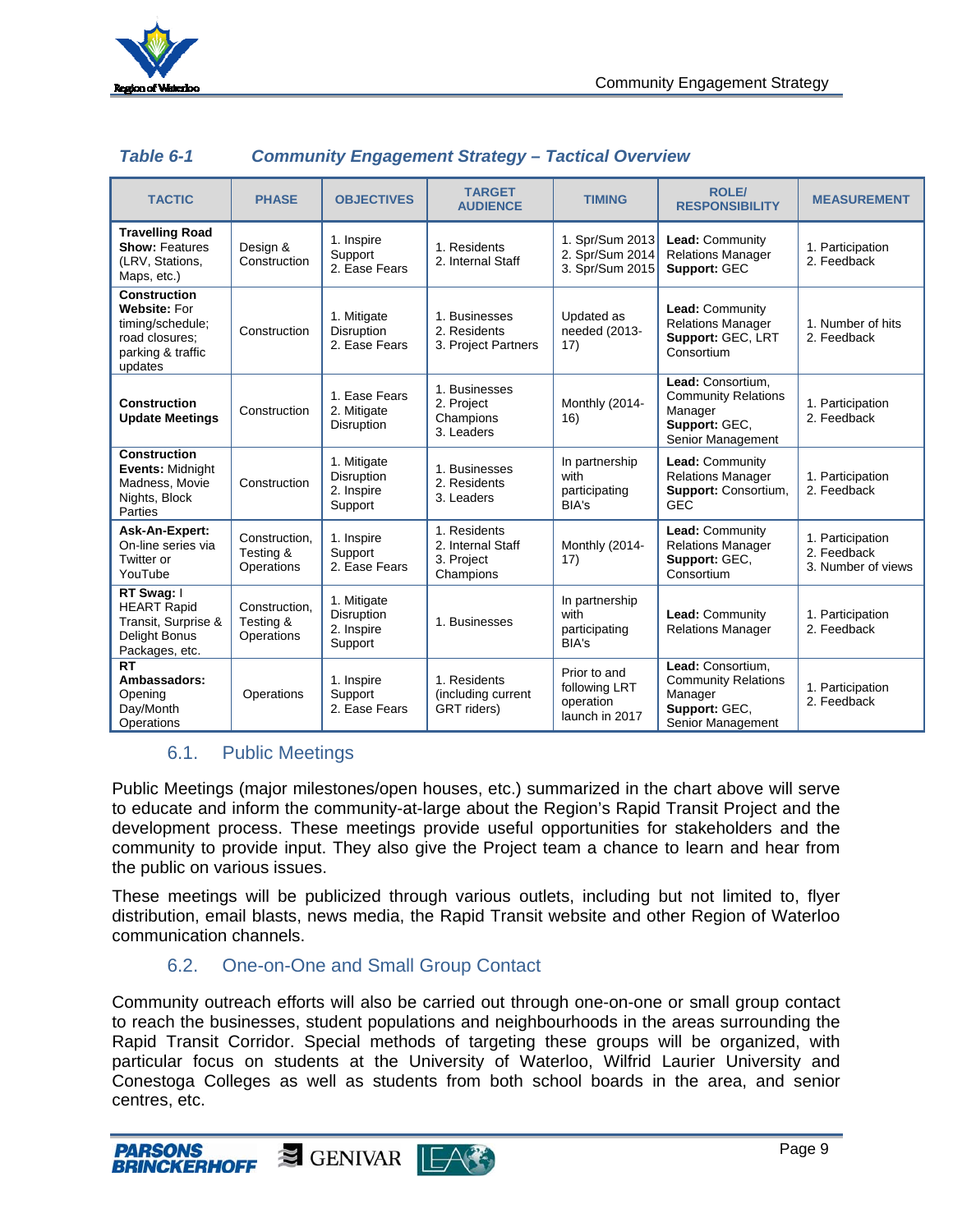

Trusted Messengers in each of these communities will be identified and used to communicate with these groups to facilitate useful one-on-one exchange of information.

During these small group exchanges, the same information that is relayed in the public meetings will be discussed for consistency of information. The Rapid Transit Project will be reviewed and discussed along with any concerns the groups might have.

## 6.3. Business Outreach

Most of the businesses along the Rapid Transit Corridor have a vested interest in seeing that the project is successful and accomplished in a timely manner. Every effort will be made to keep them informed of the project's activity, including public meetings and schedules during the various phases.

Direct contact will be made to identify the appropriate person to receive relevant information regarding the project. Cooperative partnerships may be established with the hopes of posting information and distributing flyers to customers.

These groups will especially want to know about their business opportunities, the future upside once the project is complete, as well as, potential impacts during construction periods. Informational materials and ongoing dialogue with key businesses and key business groups will be critical. In addition, business-related promotional efforts will be developed in conjunction with businesses and business-related groups to help overcome impacts during construction.

## 6.4. Public Information Materials

Public Information Materials include, but are not limited, to:

- $\rightarrow$  Materials Development and Distribution (newsletters, brochures and flyers) GRT media onboard buses, Region of Waterloo offices, City Halls and other key sites with high traffic frequency.
- $\rightarrow$  Media Relations (i.e. news releases, media advisory, public affairs/talk shows)
- $\rightarrow$  Electronic and Social Media (website and other social media postings.)

Materials in the form of newsletters, brochures and flyers that detail the project will be developed in conjunction with GRT, the Region and, where necessary, City staff. The purpose of these educational materials is to inform the public about the project, communicate project developments and articulate improvements of the overall transportation network within the Waterloo Region. The materials will also be used to properly set expectations during the course of the project.

They will also be available at public meetings and in an electronic form, which will be posted on appropriate websites. Upon request, materials will be converted into alternative formats or languages.

Community engagement will also be coordinated with the Communications Plan so that local media outlets can help carry the engagement message, including publication of open houses, special events, social media and website addresses, etc.

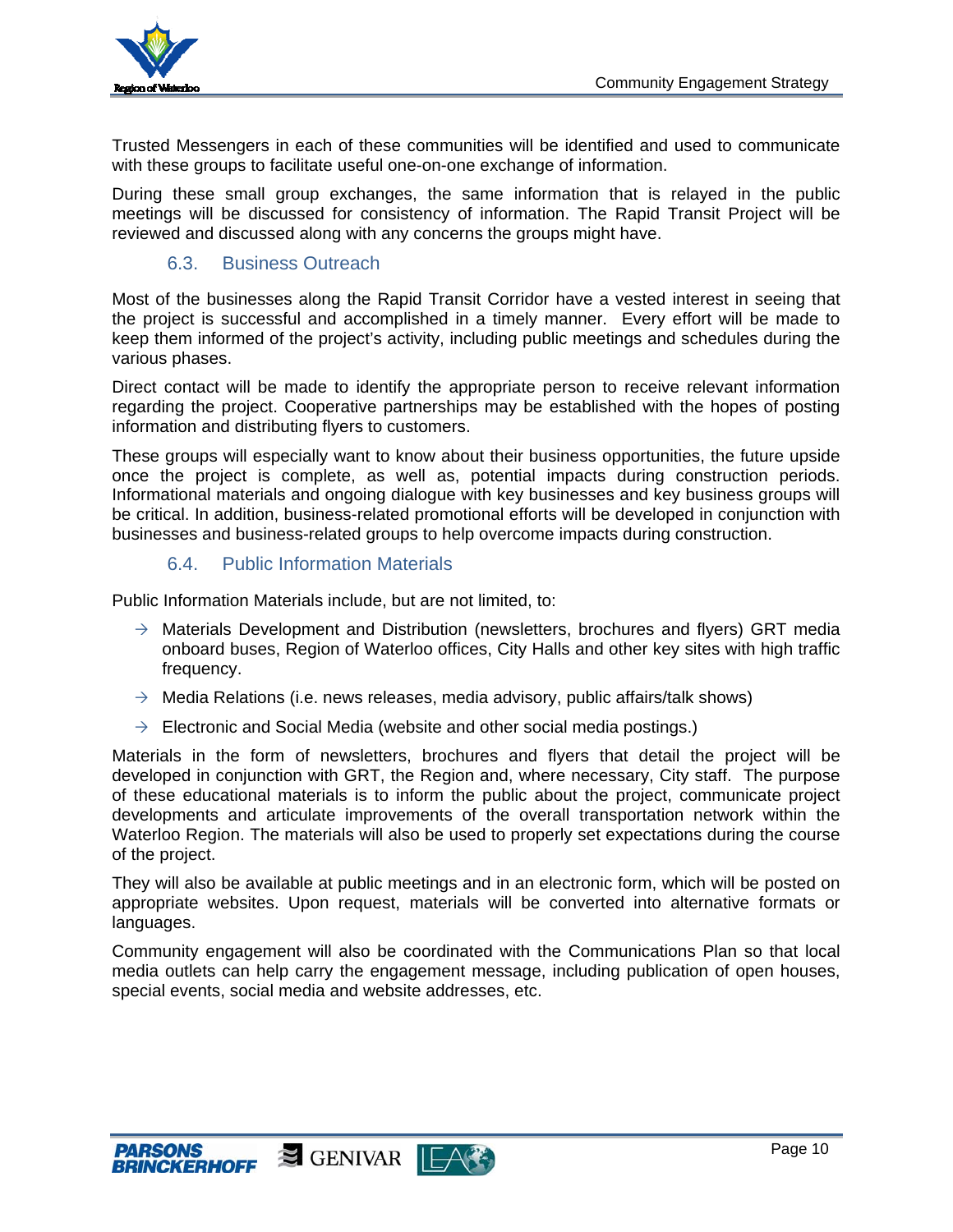

## 6.5. Website and Social Media

The Project website, found at www.regionofwaterloo.ca/rapidtransit provides an easy and convenient way for interested persons to access up–to-date information regarding the Rapid Transit Project, its progress, construction related announcements and other public information. The website will continue to include content pertaining to the following topics:

- $\rightarrow$  About the Project and Frequently Asked Questions;
- $\rightarrow$  Get Connected: Upcoming Meetings & Events;
- $\rightarrow$  Public Meeting Materials;
- $\rightarrow$  Maps, Videos & Visuals;
- $\rightarrow$  Newsletters & Fact Sheets;
- $\rightarrow$  Reports;
- $\rightarrow$  Station Area Planning;
- $\rightarrow$  Related Links:
- $\rightarrow$  Photo Gallery; and
- $\rightarrow$  Discussion Boards.

In addition to the Project website, the Region has also posted a video on YouTube, created a Facebook page (http://www.facebook.com/ROWRapidTransit) and a Twitter feed (@ROWrapidtransit), all of which can be found by links on the website, and vice versa. Employing these forms of social media has allowed the Region to connect with the public in innovative ways and engage individuals that may otherwise be less aware of the project.

The website and other online information will be coordinated in and cross-marketed with an engaging social media presence, using Facebook and Twitter. The social media pages are best used when visuals, graphics and key messaging are re-purposed on these mediums. Social media is only effective if utilized to its fullest potential. In addition to sharing project information, one of the most effective ways to utilize social media is to make connections to business entities and other organizations, particularly during construction.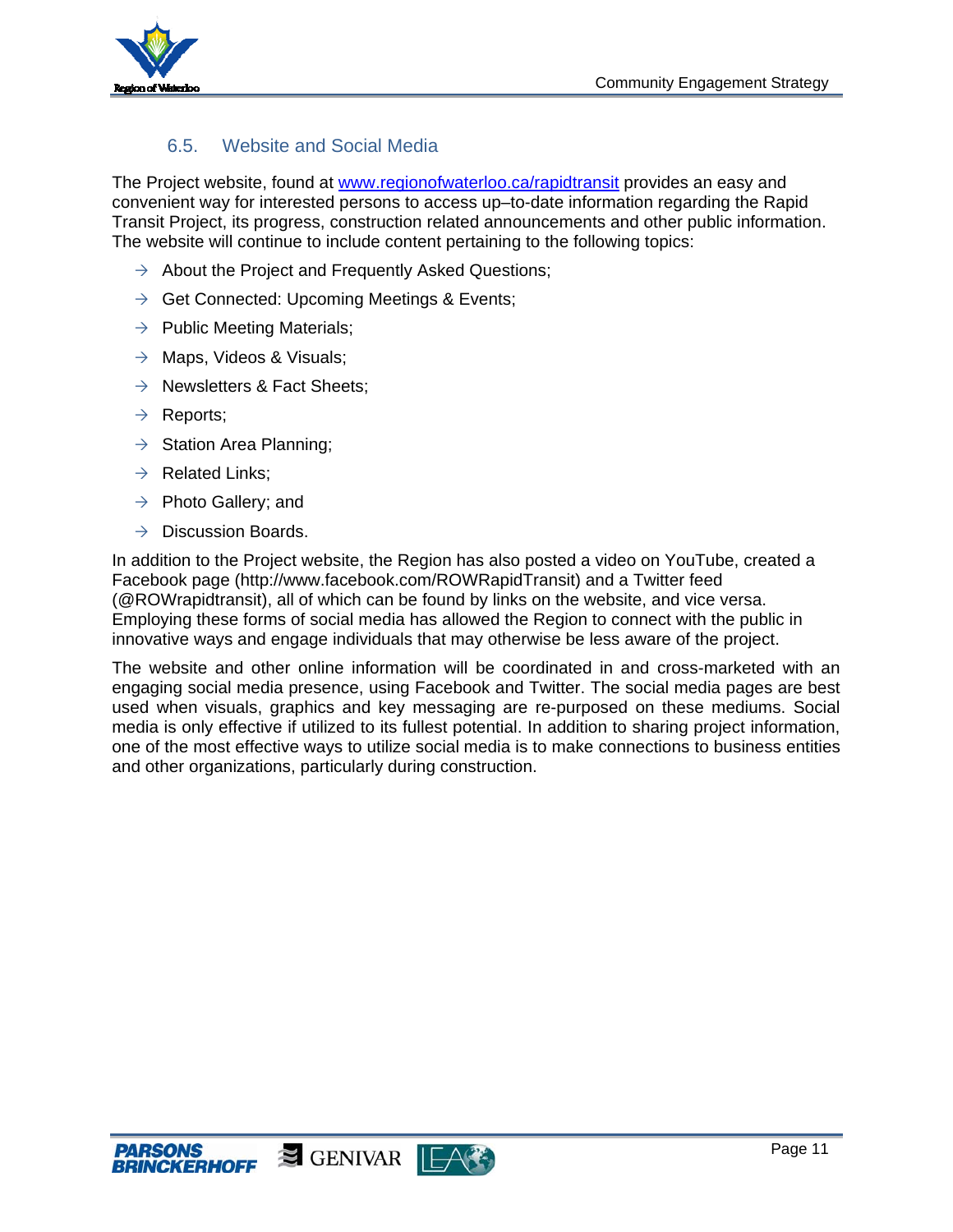

## **7.0 Monitoring and Evaluation**

The CES aims to communicate with the community-at-large in a variety of ways to deliver the project's overall message and generate interest and support.

As noted in Table 6-1, the effectiveness of the CES will be monitored continually against the objectives and goals of the project. This includes:

- $\rightarrow$  Attendance at meetings
- $\rightarrow$  Number of contacts made by trusted messengers
- $\rightarrow$  Media and speaking appearances
- $\rightarrow$  Web Analytics and statistics
- $\rightarrow$  Periodic online and traditionally administered surveys (in-person, telephone, mail etc.)

The CES will require ongoing, measurable interaction with the community and collaboration with all project partners.

An evaluation report card will be developed as a reference to assist in determining the effectiveness of the CES and the tools and techniques implemented. The report card will include a review and analysis of the measurable outcomes of all previously mentioned engagement tactics in order to determine the extent to which this project reached its goal of connecting with the community.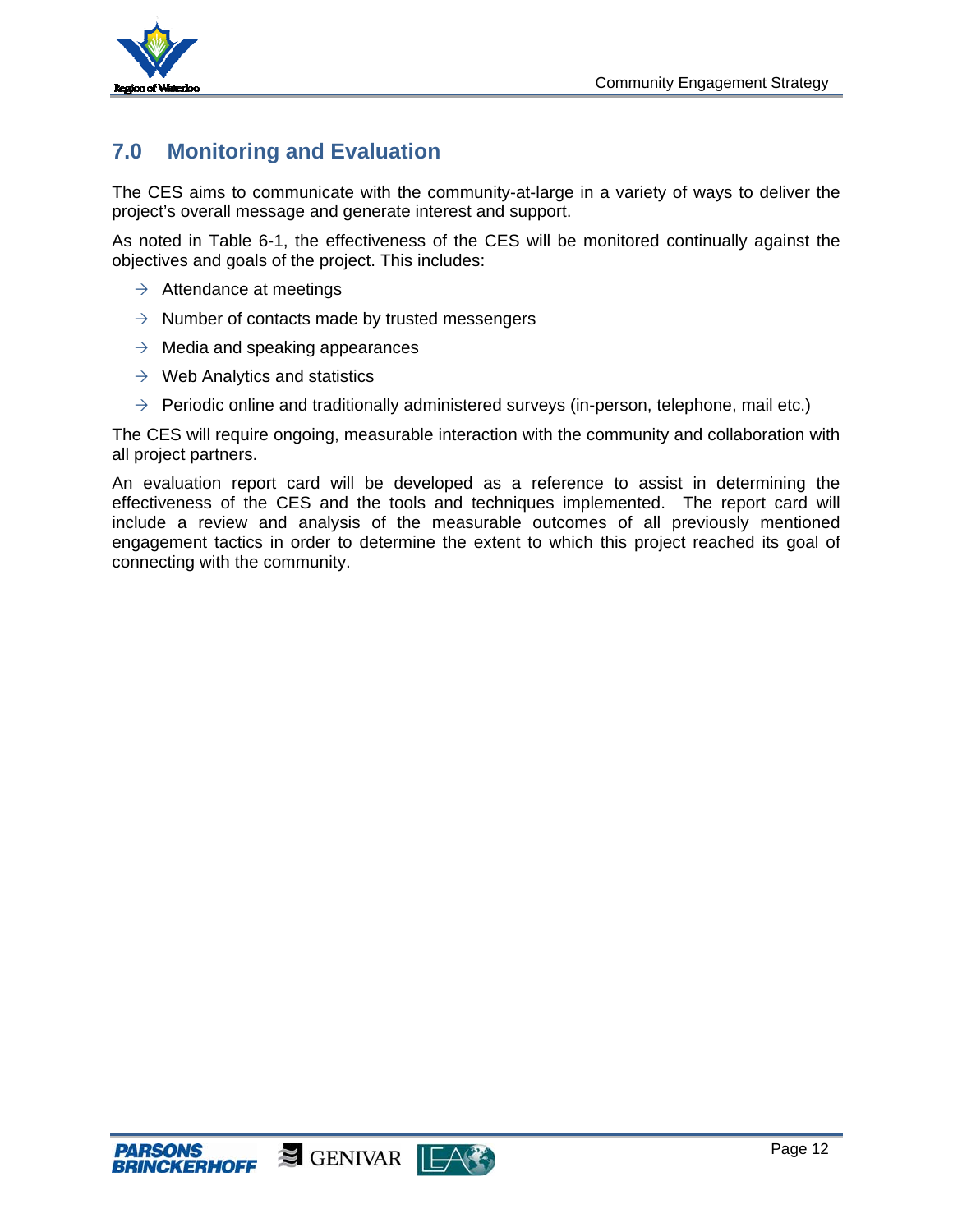## **Community Engagement Strategy – Outline**

## **Goals/Objectives**

## **1. Ease Fears**

- a. Through education, on-going communications, information distribution
- b. Establishing and building relationships with residents and businesses

## **2. Inspire Support**

- a. Creating two-way communication channels and opportunities
- b. By provide clear, consistent and reliable communications
- c. Showcasing leadership/vision building reputation of the community

## **3. Mitigate Disruption**

- a. Through proper preparation for each phase of the project
- b. Creating unique events to engage the public and encourage support for local businesses
- c. Identifying and responding to feedback, addressing concerns

## **Key Project Phases**

## **1. Planning**

a. Community Engagement Strategy to focus on easing fears and inspiring support

## **2. Construction**

a. Community Engagement Strategy to focus on easing fears and mitigating disruption

## **3. Testing**

a. Community Engagement Strategy to focus on inspiring support and mitigating disruption

## **4. Operations**

a. Community Engagement Strategy to focus on inspiring support and easing fears

## **Target Audiences**

#### **1. Project Partners**

a. Primary: Region of Waterloo Planning staff, Grand River Transit staff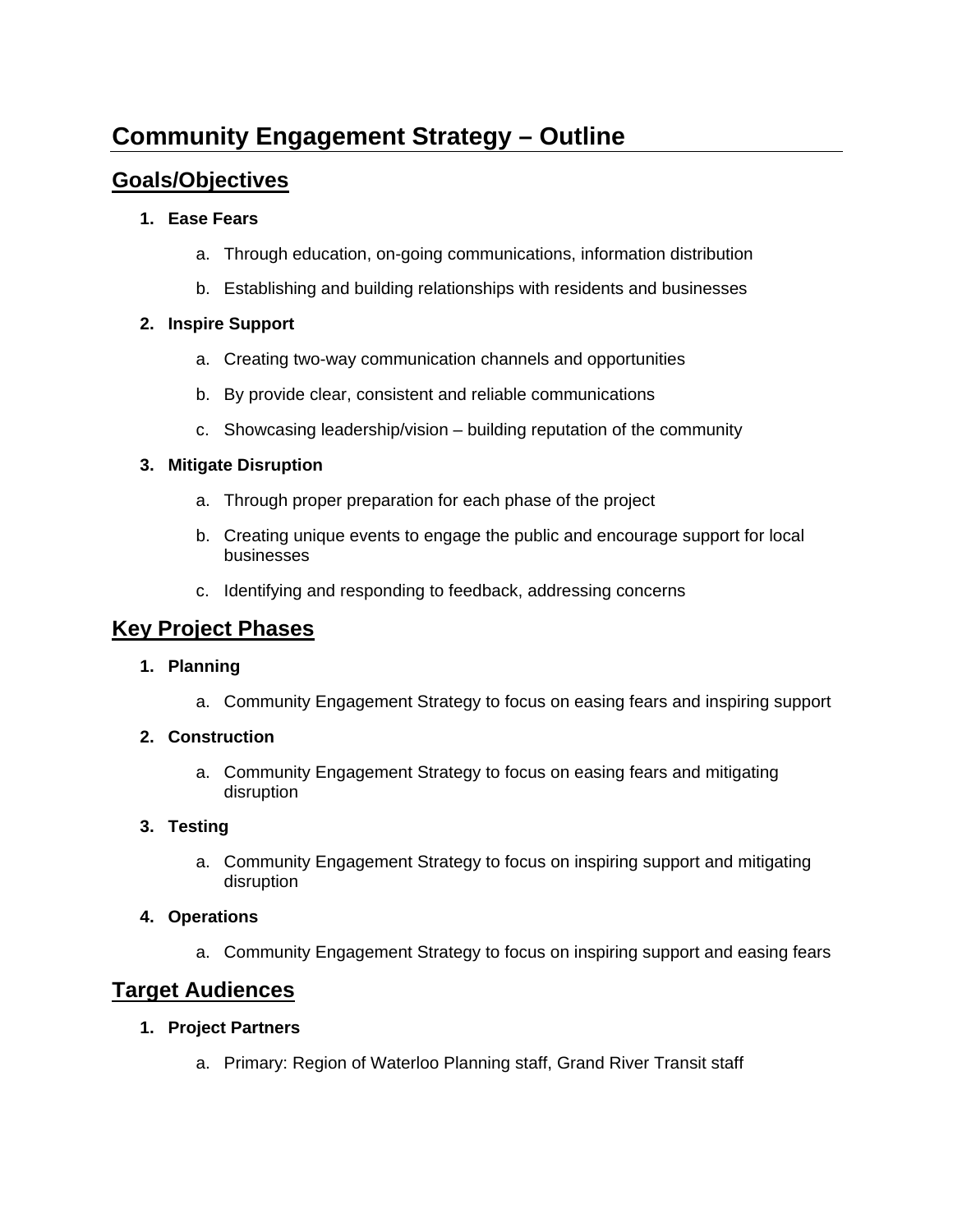#### **2. Internal**

- a. Primary: Region of Waterloo staff
- b. Secondary: City of Kitchener, City of Waterloo and City of Cambridge staff

## **3. Businesses**

- a. Primary: Downtown Kitchener BIA, UpTown Waterloo BIA, Cambridge BIA's, Fairview Park Mall, Conestoga Mall
- b. Secondary: Other businesses along the corridor, major employers within the Region, major developers in the Region

## **4. Residents**

- a. Primary: living along the corridor
- b. Secondary: general public

## **5. Project Champions**

- a. Primary: TriTAG, Communitech, Canada's Technology Triangle
- b. Secondary: University of Waterloo, Wilfrid Laurier University, Conestoga College

## **6. Political Partners**

- a. Primary: Region of Waterloo Councillors, Metrolinx, Infrastructure Ontario
- b. Secondary: City of Waterloo, City of Kitchener and City of Cambridge Councillors; Provincial and Federal government staff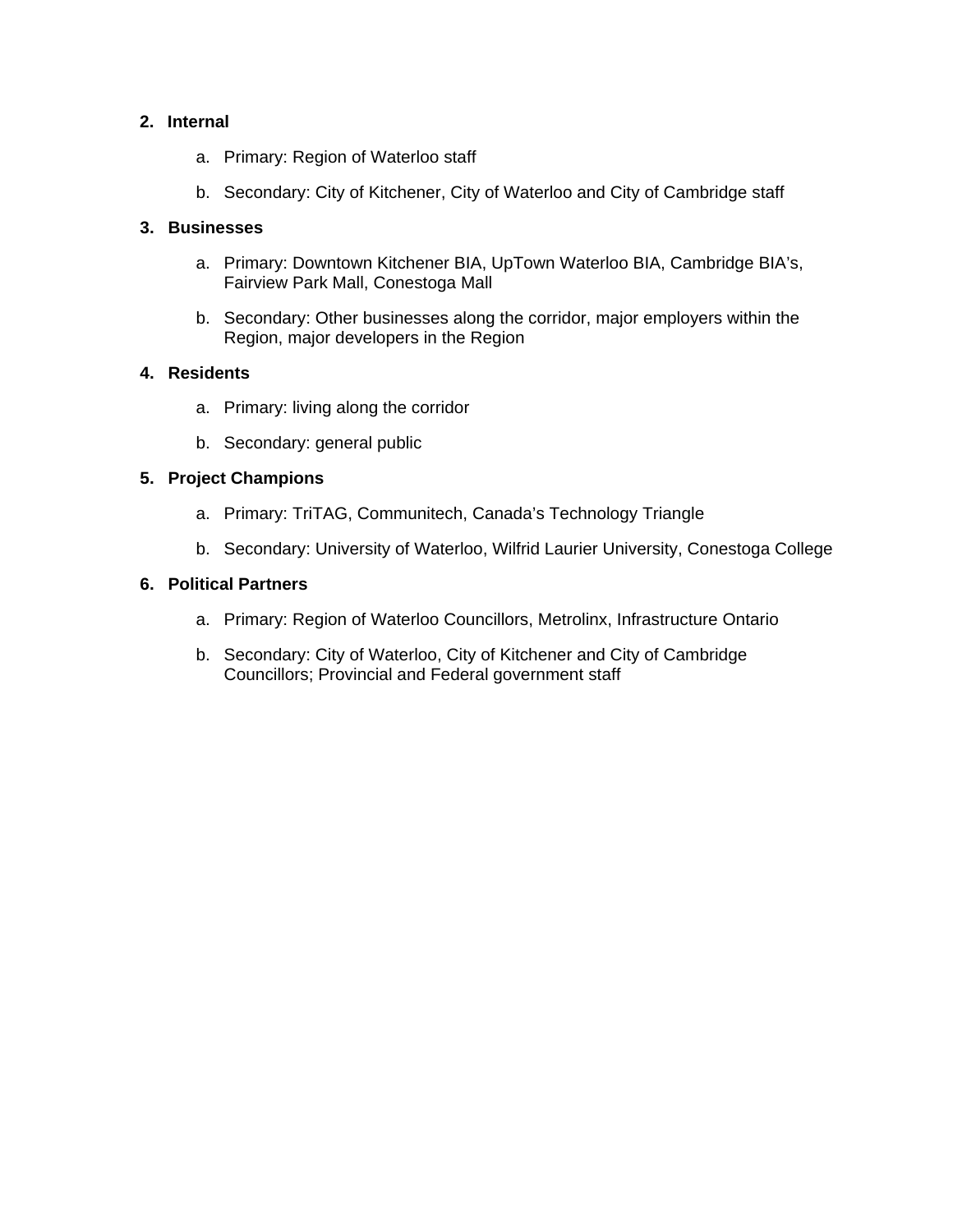| <b>TACTIC</b>                                                                                                                                                                                                                       | <b>OBJECTIVE</b>                                                      | <b>TARGET AUDIENCE</b>                                  | <b>TIMING</b>                                                                       | <b>ROLE/RESPONSIBILITY</b>                                                                     | <b>MEASUREMENT</b>                                              |
|-------------------------------------------------------------------------------------------------------------------------------------------------------------------------------------------------------------------------------------|-----------------------------------------------------------------------|---------------------------------------------------------|-------------------------------------------------------------------------------------|------------------------------------------------------------------------------------------------|-----------------------------------------------------------------|
| <b>Citizen Service:</b>                                                                                                                                                                                                             |                                                                       |                                                         |                                                                                     |                                                                                                |                                                                 |
| Rapid Transit Ambassadors: Opening Day/Month Operations<br>and Celebrations                                                                                                                                                         | 1. Inspire Support<br>2. Ease Fears<br>3. Build Ridership             | Residents (including current GRT riders)                | Prior to and following LRT operation launch in 2017                                 | Lead: Rapid Transit Staff<br>Support: LRT Consortium, General Engineering<br><b>Consultant</b> | . Participation<br>. Feedback                                   |
| Storefront: location to host small events, provide customer<br>service, display boards/models - limited open hours                                                                                                                  | . Ease Fears 2. Mitigate Distruption 3.<br>Inspire Support            | Businesses 2. Residents                                 | Just prior to and during construction                                               | Lead: RoW (Project Partners)                                                                   | . Participation 2.<br>Feedback                                  |
| Travelling Road Show: Rapid Transit vehicles, maps, info, etc.<br>(Spring and Summer)                                                                                                                                               | . Inspire Support<br>2. Ease Fears<br>3. Build Ridership              | . Residents<br>2. Internal Staff                        | Spring/Summer (May, Jun., Jul., Aug., Sept.)                                        | Lead: Rapid Transit Staff<br><b>Support: Planning, General Engineering Consultant</b>          | . Participation<br>. Feedback                                   |
| Welcome Wagon: For new development projects along the transit<br>corridor                                                                                                                                                           | . Shape Community<br>2. Build Ridership<br>3. Inspire Support         | . Businesses<br>2. Leaders<br>3. Project Partners       | As needed                                                                           | Lead: Planning (Community Building Strategy Team)<br><b>Support: Rapid Transit Staff</b>       | . Participation<br>2. Feedback                                  |
| <b>Ongoing Print:</b>                                                                                                                                                                                                               |                                                                       |                                                         |                                                                                     |                                                                                                |                                                                 |
| Heritage Route Map: Focus on heritage and architecture<br>buildings along the route highlighted award-winning and perhaps<br>services offered (i.e. museums), contact information is provided<br>and coupons, specials are promoted | . Inspire Support<br>2. Shape the Community<br>3. Build Ridership     | Businessess 2. Residents 3. Project<br>Champions        | Prior to and following LRT operation launch in 2017 Lead: BIAs, Cities Support: RoW |                                                                                                | <b>Track Coupons Feedback</b>                                   |
| Infographics: (ex.by Megan Dinner, QMI Agency) run in local<br>newspapers, education pieces regarding vehicles, power,<br>consortium, driving, crossing the street, transportation choice                                           | . Ease Fears 2. Inspire Support 3.<br>Mitigate Disruption             | Residents 2. Project Partners 3 Project<br>Champions    | Throughout construction                                                             | Lead: RoW, Support: Consortium, GEC                                                            | . Feedback 2. Could be<br>pdf online for viewing and<br>comment |
| <b>Promotional Items: I HEART Rapid Transit surprise and delight</b><br>bonus packages, giveaways, etc.                                                                                                                             | . Mitigate Disruption<br>2. Inspire Support<br>3. Shape the Community | . Businesses<br>2. Project Champions                    | n partnership with the local BIAs, Chamber of<br>Commerce, Tourism                  | Lead: Rapid Transit Staff<br>Support: LRT Consortium, Planning                                 | . Participation<br>2. Feedback                                  |
| Rapid Transit Pocket Packs: Facts Sheet, Did You Know,<br>Resources, Key Messages                                                                                                                                                   | . Ease Fears<br>2. Inspire Support<br>3. Mitigate Disruption          | I. Leaders<br>2. Project Partners<br>3. Internal Staff  | Updated Quarterly (Mar., Jun., Sept.)                                               | Lead: Rapid Transit Staff<br><b>Support: Planning, General Engineering Consultant</b>          | . Participation<br>. Feedback                                   |
| Rapid Transit Project Update (Bi-Monthly)                                                                                                                                                                                           | 1. Inspire Support<br>2. Ease Fears<br><b>B.</b> Build Ridership      | I. Leaders<br>2. Project Partners<br>3. Internal Staff  | Bi-Monthly (Feb., Apr., Jun., Aug., Oct., Dec.)                                     | Lead: Rapid Transit Staff<br>Support: Planning, General Engineering Consultant                 | . Participation<br>. Feedback                                   |
| Region News (Winter, Spring, Fall)                                                                                                                                                                                                  | . Inspire Support<br>2. Shape the Community<br>3. Build Ridership     | Residents<br>2. Leaders<br>. Project Champions          | Winter (January); Spring (April); Fall (October)                                    | Lead: Rapid Transit Staff<br><b>Support: Planning</b>                                          | . Feedback                                                      |
| <b>Weekly Ad Updates: Business Buzz, Record CPP, Snap, Kit.</b><br>Post, Grand                                                                                                                                                      | . Inspire Support 2. Mitigate Disruption                              | . Businesses                                            | <b>During Construction</b>                                                          | Lead: BIAs Support: RoW                                                                        | . Participation 2.<br>Feedback                                  |
| Online Opportunities: (Social Media/Website/YouTube etc.)                                                                                                                                                                           |                                                                       |                                                         |                                                                                     |                                                                                                |                                                                 |
| As You See It (RT Around the World): social media/website,<br>weekly/monthly photo submissions from the public demonstrating 1. Inspire Support 2. Build Ridership<br>RT from around the world                                      |                                                                       | Residents 2. Project Champions                          | Just prior to and during construction                                               | Lead: RoW Support: Project Champions                                                           | . Participation 2.<br>Feedback                                  |
| Ask-An-Expert: On-line series via Twitter/YouTube                                                                                                                                                                                   | . Inspire Support<br>2. Shape the Community<br>3. Mitigate Disruption | . Residents<br>2. Internal Staff<br>. Project Champions | Quarterly (2013)<br><b>Bi-Monthly (2014-17)</b>                                     | Lead: Rapid Transit Staff<br><b>Support: Planning, General Engineering Consultant</b>          | . Participation<br>2. Feedback<br>3. Number of views            |
| <b>Construction Website:</b> For schedule; road closures; parking &<br>traffic updates                                                                                                                                              | . Mitigate Disruption<br>2. Inspire Support<br>2. Ease Fears          | . Businesses<br>. Residents<br>3. Project Partners      | Update as needed                                                                    | Lead: Rapid Transit Staff<br>Support: Planning, LRT Consortium                                 | . Number of views<br>. Feedback                                 |
| Hear 4 U Videos: social media/website - mini videos, updates on<br>construction progress, feedback from the public, store owner tips<br>etc.                                                                                        | . Ease Fears 2. Mitigate Distruption                                  | Businesses 2. Residents                                 | Just prior to and during construction                                               | Lead: RoW                                                                                      | . Feedback                                                      |
| <b>Online Video Updates for Rapid Transit Website (Semi-Annual)</b>                                                                                                                                                                 | 1. Inspire Support<br>2. Build Ridership<br>3. Shape the Community    | . Residents<br>2. Leaders<br>. Project Champions        | Semi-Annual (Apr., Aug.)                                                            | Lead: Rapid Transit Staff<br><b>Support: Planning, General Engineering Consultant</b>          | . Views<br>. Feedback                                           |
| Transifacts: social media/website, weekly facts about transit                                                                                                                                                                       | 1. Inspire Support 2. Build Ridership                                 | Residents 2. Project Champions                          | During Construction and periodically after launch                                   | Lead: RoW Support: Transit Historian, Museum, Archieve<br>etc.                                 | . Feedback                                                      |